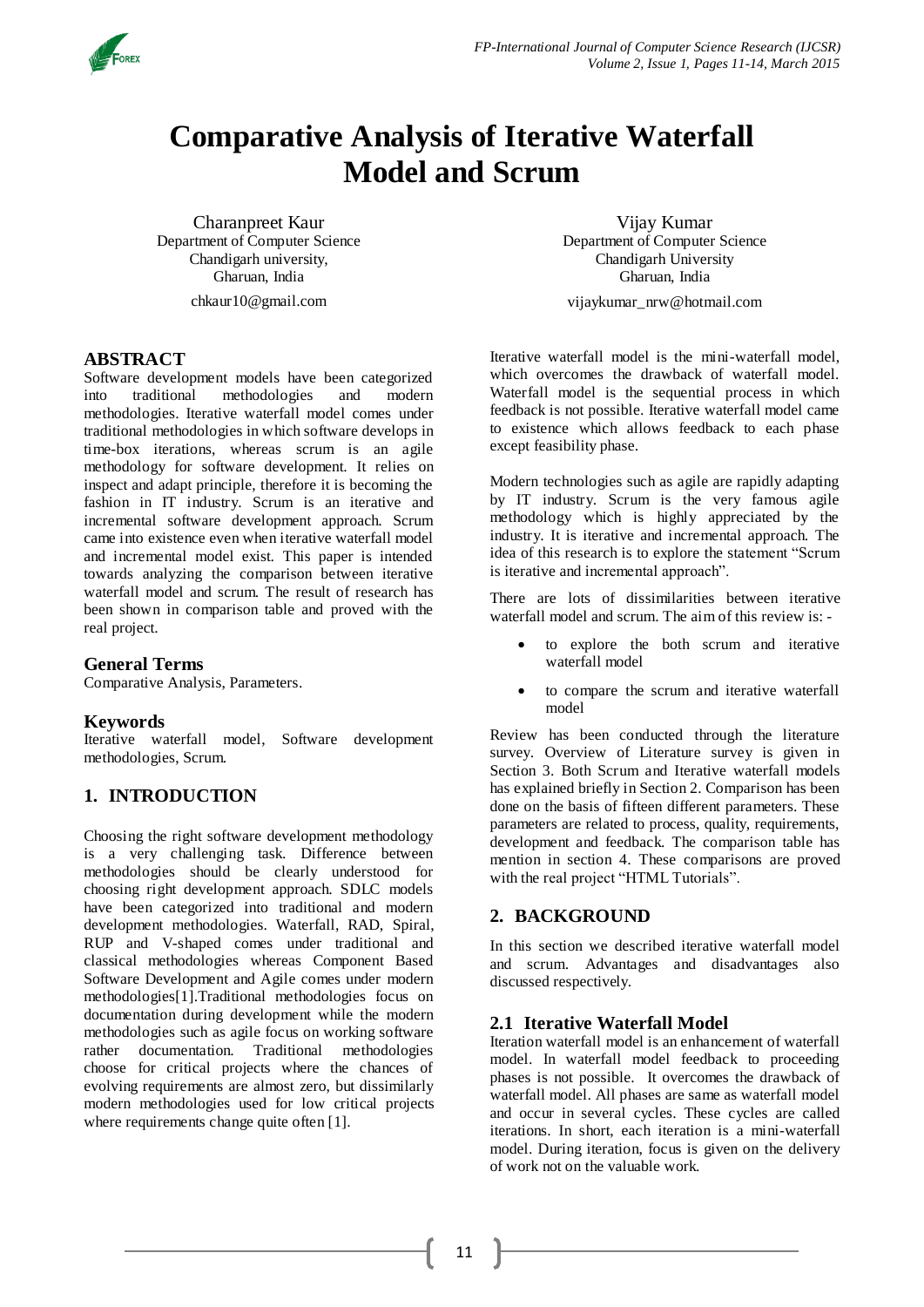

The process starts with requirement gathering and analysis. Major requirements should be clearly understood. Other evolving requirements can be add later during the development. Requirements divide into chunks and prioritize. The requirements with high priority will develop in early iteration. In iteration, the development goes through the design phase, implementation and unit testing phase, integrating and system testing phase. At the end, each iteration releases work. Iteration waterfall model has shown in Figure 1.



**Figure 1: Iterative Waterfall Model**

### *2.1.1 Advantages of iterative waterfall model*

- 1. It allows feedback to the proceeding phases.
- 2. Product builds and improves step by step.
- 3. Sketches and blueprints make the feedback reliable from user.

### *2.1.2 Disadvantages of iterative waterfall model*

- 1. Each phase of iteration is rigid.
- 2. Cost of system architecture or design issues may arise.
- 3. Milestones in development are not clear.
- 4. It is difficult to manage.

### **2.2 Scrum**

Scrum is the rapidly growing agile methodology in IT industry. It is founded by Jeff Sutherland and Ken Schwaber in early 90's. Scrum is compared with rugby game as in scrum cross-functional team work collaboratively in sprints to develop deliverables.

Any software development starts with the feasibility study and requirement gathering process. In Scrum, requirement management tool is Product Backlog. It is a prioritized list of product backlog items. Product backlog item can be new feature, bug and technical enhancement. Product owner is responsible for the creation and grooming of product backlog. During Sprint planning meeting product owner, scrum master and entire team plan the sprint goal. They create the sprint backlog during this meeting. They select the highest priority requirement to develop. Sprint backlog is the list of tasks to complete the sprint.

After this meeting, the team starts working on sprint backlog in sprint. Sprint is a time-boxed process of 4 weeks. During Sprint, it is the duty of Scrum Master to keep the team focused and remove the impediments due to which development and team get affected. After 24 hours team and scum master meet for 5 minutes to discuss the progress of sprint. At the end the output of sprint is "deliverable" ready to handover to stakeholder. Sprint ends with the sprint review and retrospect. This process continues throughout the development. Scrum methodology has shown in Figure 2.

## *2.2.1 Advantages of Scrum*

- 1. It delivers product more quickly.
- 2. Requirements and their prioritization can change throughout the development.
- 3. It enables customer involvement throughout the development.
- 4. It is lightweight and very flexible.
- 5. It is easy to understand.
- 6. It provides transparency, inspection and adaption in software development.

### *2.2.2 Disadvantages of Scrum*

- 1. It demands only experienced team members.
- 2. It is difficult to manage.
- 3. It is one of the leading cause of scope creep.
- 4. If any of the team members leave during development, it can have a inverse effect on the project team.

# **3. RELATED WORK**

In [1] authors represent the different model of software development with pros and cons. They also give comparative analysis of traditional and modern methodologies. They discussed that scrum is a project management process that is applicable to any project with aggressive deadline with complex requirements and degree of uniqueness. Author mentioned that the scrum has three phases: pre-game phase, development phase, post-game phase. Pre phase consider as product backlog creation and grooming, development phase consider as sprint and post-phase is consider as review and retrospect.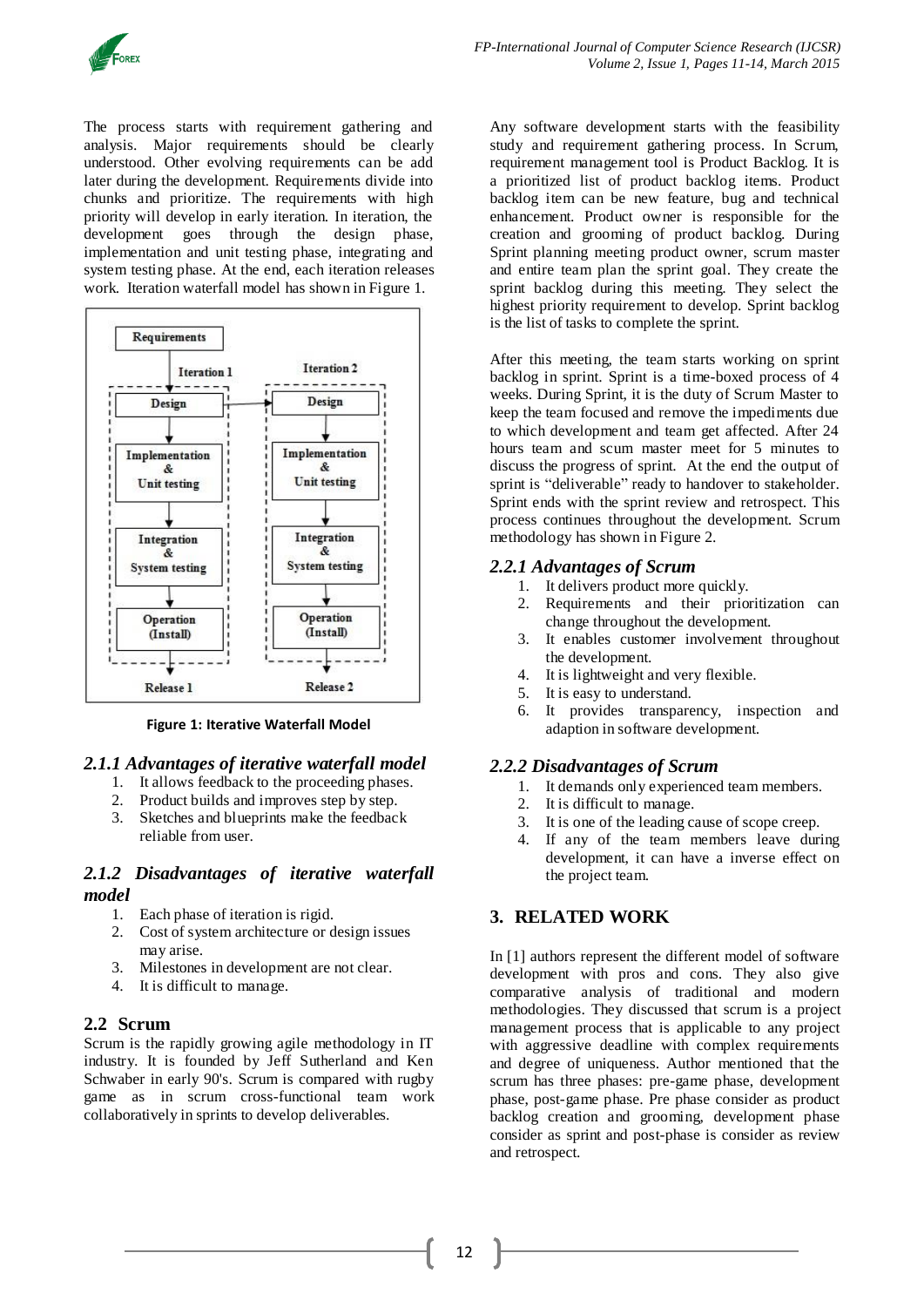



**Figure 2: Scrum Methodology**

Four traditional models that are waterfall model, iterative waterfall model, spiral model have compared in [7]. Author discussed that in iterative waterfall model project is divided into small divisions and developed in iterations. Each iteration is a mini-waterfall model. It provides greater flexibility than waterfall model.

The main idea of research in [10] is to explain the scrum in global software development. They stated scrum provides inspect and adapt strategy. In scrum the software is delivered in increments called sprint. Scrum artifacts, meetings and roles are explained by the author.

Five different models have been compared by author in [9]. They stated that in iterative waterfall model phases can overlap when needed. They mentioned five XP and agile principles. They also stated that agile is an lightweight methodology which produces good team cohesion and emphasis final product. It is an test based approach to quality assurance and requirements.

# **4. RESULTS**

Scrum develops software with iterative and incremental approach by following the agile practices and principles. However iterative waterfall model doesn't follow the agile practices and principles.

The comparison of iterative waterfall model and scrum has been done on fifteen parameters. The result is shown in Table 1.

| Table 1: Comparison of Iterative Waterfall Model |  |  |  |  |
|--------------------------------------------------|--|--|--|--|
| and Scrum                                        |  |  |  |  |

| S.no.          | Parameter                 | <b>Iterative</b><br><b>Waterfall Model</b>      | <b>Scrum</b>                            |
|----------------|---------------------------|-------------------------------------------------|-----------------------------------------|
| 1              | Scope                     | Well-Define and<br><b>Fix</b>                   | Variable and<br>define in User<br>Goals |
| $\overline{c}$ | Requirements              | Defined                                         | Evolving                                |
| 3              | Planning to Start         | High                                            | $I_0w$                                  |
| $\overline{4}$ | <b>Risk</b><br>Management | $I_0w$                                          | High                                    |
| 5              | Customer<br>Involvement   | $I_0w$                                          | High                                    |
| 6              | Implementation            | Certain                                         | Uncertain                               |
| 7              | Focus on<br>Document      | High                                            | Low                                     |
| 8              | Quality<br>Management     | $I_0w$                                          | High                                    |
| 9              | Teams                     | Functional, Not-<br>Self Organized              | Cross-functional,<br>Self Organized     |
| 10             | Prioritization            | Static                                          | Dynamic                                 |
| 11             | Delivery                  | Work/code after<br>iteration with<br>refinement | Valuable product<br>after every sprint  |
| 12             | Resources<br>required     | High                                            | Low                                     |
| 14             | <b>Iteration Time</b>     | 3-6 months                                      | 30 days                                 |
| 15             | Phases                    | 5                                               | 3                                       |